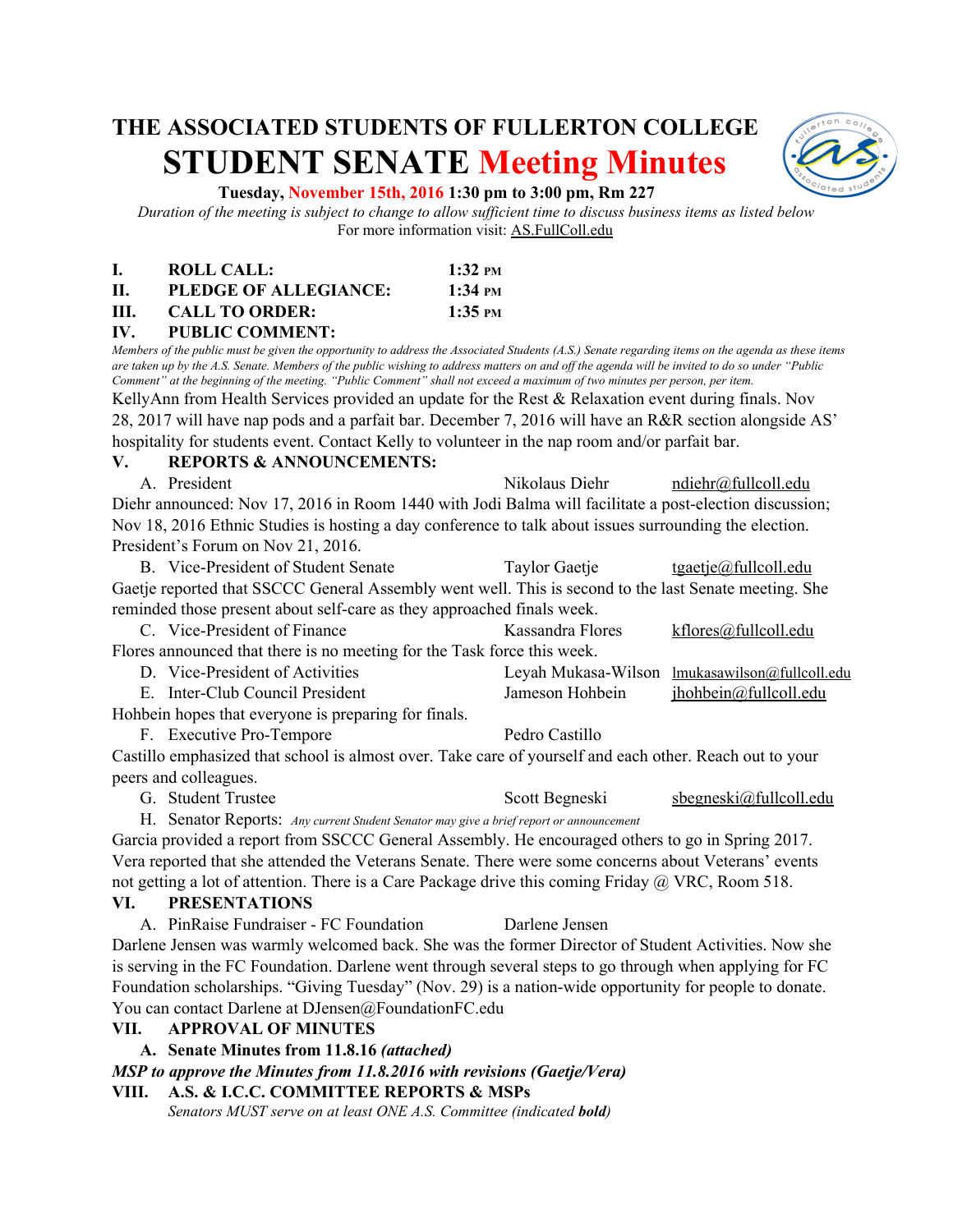| A. Activities                                                                                                | Mukasa-Wilson | Thurss 12 - 1 pm $\omega$ 221    |  |  |  |
|--------------------------------------------------------------------------------------------------------------|---------------|----------------------------------|--|--|--|
| C. Young reported for Mukasa-Wilson. No meeting this week but one will be scheduled next week.               |               |                                  |  |  |  |
| Contact VP of Activities or C. Young for information regarding other volunteer opportunities.                |               |                                  |  |  |  |
| <b>B.</b> Curriculum & Education $(CAE)$                                                                     | Hohbein       | Wed $3 - 4$ pm $(a)$ 221         |  |  |  |
| MSP to approve Franklin Buelna as a member of Curriculum Education Committee (Arbab/Kim)                     |               |                                  |  |  |  |
| MSP to approve Noor Arbab as Chair of Curriculum & Education Committee for Spring 2017 (Arbab/Kim)           |               |                                  |  |  |  |
| MSP to approve Brian Gatpandan as Vice Chair of Curriculum & Education Committee for Spring 2017 (Arbab/Kim) |               |                                  |  |  |  |
| MSP to approve Gloria Kim as Secretary of Curriculum & Education Committee for Spring 2017 (Arbab/Kim)       |               |                                  |  |  |  |
| C. Committee on the Environment                                                                              | Castaneda     | Wed 1 - 2 pm $\omega$ 221        |  |  |  |
| MSP to approve Franklin Buelna as a member of Committee on the Environment                                   |               |                                  |  |  |  |
| (Gatpandan/Guzman)                                                                                           |               |                                  |  |  |  |
| Castaneda announced that there is a meeting for WorldFest.                                                   |               |                                  |  |  |  |
| MSP to approve Sarah Wheaton as a member of Committee on the Environment (Gatpandan/Youngs)                  |               |                                  |  |  |  |
| D. Executive Council                                                                                         | Diehr         | Tues 11:30 am - 1:00pm @ 221     |  |  |  |
| No meeting this week. Moving forward with Cream' wich. Next step is to meet with SODEXO. Meeting             |               |                                  |  |  |  |
| next week before the holiday break.                                                                          |               |                                  |  |  |  |
| E. Finance & Budget                                                                                          | Flores        | Fri 1:30 - 3:00 pm @ 221         |  |  |  |
| Meeting this Friday. Looking at lockers/cubbies for clubs in the Student Center.                             |               |                                  |  |  |  |
| F. A.S. Benefits Task Force                                                                                  | Flores        | 1st, 3rd, 5th Thurs 1:00 pm @221 |  |  |  |
| We cannot use Buzzy as a sticker for shops to promote AS Benefits.                                           |               |                                  |  |  |  |
| G. Inter-Club Council                                                                                        | Hohbein       | Mon 1:30 - 3 pm $@227$           |  |  |  |
| MSP to approve Daniel Solis and Raphael Perdomo as members of Inter-Club Council publicity                   |               |                                  |  |  |  |
| Committee (Rodriguez/Clements)                                                                               |               |                                  |  |  |  |
| MSP to approve Leyah Mukasa-Wilson, Derek Roh, Lucas Morgan, and Yena Yang as members of                     |               |                                  |  |  |  |
| <b>Inter-Club Council Judicial Committee (Roh/Mukasa-Wilson)</b>                                             |               |                                  |  |  |  |
| H. Judicial                                                                                                  | S. Dotterman  | Tues 1 - 1:30 pm @ 227           |  |  |  |
| I. Research, Planning, & Resolutions (RPR)                                                                   | Gaetje        |                                  |  |  |  |

*MSP to approve all Committee MSPs and Committee Reports (Escobedo/Gatpandan)*

# **IX. UNFINISHED BUSINESS**

A. CareBank (Requests & Updates)

Plummer reported that there were less requests for CareBank this semester.

- B. **Applicants to serve as Student Representatives:**
	- a. Aldwin GALANG
		- b. Alexis ATKINS

# *MSP to approve Galang and Atkins as Student Rep (Tusken/Serrano)*

# **C. Swearing in of Student Senators**

# *MSP to appoint Aldwin Galang as Student Senator (Garcia/Tusken)*

Aldwin Galang was sworn-in as a Student Senator at 2:20 pm. Congratulations!

- D. Resignations (formal letter must be received by A.S. Office or [AS@fullcoll.edu\)](mailto:AS@fullcoll.edu)
- E. Dismissals (referred from Judicial)
- F. FC Mission Statement Update
- G. A.S. Group Photo

Week after Thanksgiving, Nov. 29, 2016.

H. Performance Standards Workgroup

Room 820-P. 10:00 am (Library). Tomorrow (Nov. 16, 2016)